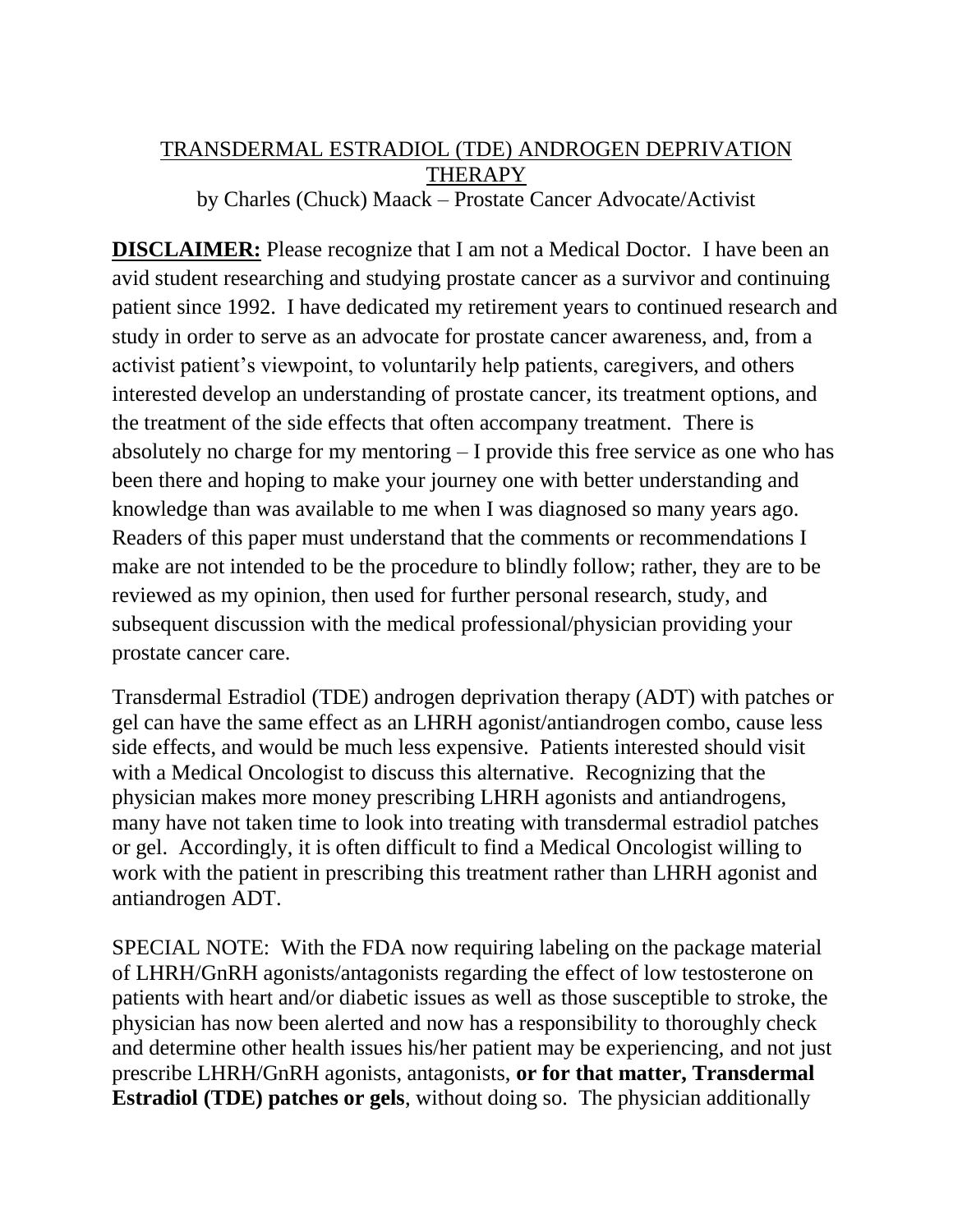has the responsibility to discuss what these drugs and the lowering of testosterone might - not necessarily will - have on that patient with heart, diabetes, and possible stroke health issues. It would behoove all patients experiencing any of the foregoing ailments to notify their physician when LHRH/GnRH agonists, antagonists or Transdermal Estradiol (TDE) patches or gels are being considered as treatment. (See: [http://tinyurl.com/27q3qra\)](http://tinyurl.com/27q3qra).

Medical Oncologist Tomasz Beer, Principal researcher of transdermal estradiol/TDE, is an expert in this protocol. Contact info:

Oregon Health & Science University

## [Cancer Care Center](http://www.ohsu.edu/health/clinics-and-services/clinic.cfm?id=11457)

Center for Health & Healing, 7th floor 3303 S.W. Bond Ave. Portland, OR 97239 Phone: 503 494-6594

## TRANSDERMAL ESTRADIOL (TDE) THERAPY

"In the Oregon study, patients progressing after primary hormonal therapy received transdermal estradiol at a rate of 0.6 mg per 24 hours (administered as six 0.1 mg per 24-hour patches replaced every 7 days). Serum prostate-specific antigen (PSA) and hormone levels, coagulation factors, markers of bone turnover, bone density measurements, and a hot flash diary were collected at regular intervals. Median time to disease progression was 12 weeks."

See: <http://www.psa-rising.com/med/hormonal/estradiolpatch5.html>

Since this treatment is much less expensive and would certainly be a suitable option for patients without health insurance, if interested, I also recommend contact with Professor Richard Wassersug in Canada who has become very experienced in this treatment protocol having initially been treated with an LHRH agonist and antiandrogen and, not comfortable with the side effects, researched then changed to transdermal estradiol patches (or possibly gel). He has done well with this protocol for many years and authored papers in this regard. Professor Wassersug may be contacted at [richard.wassersug@ubc.ca](mailto:richard.wassersug@ubc.ca) for further information. This procedure can then be discussed with one's oncologist. If the oncologist is not familiar with the administration of estrogen patches, phone calls would be in